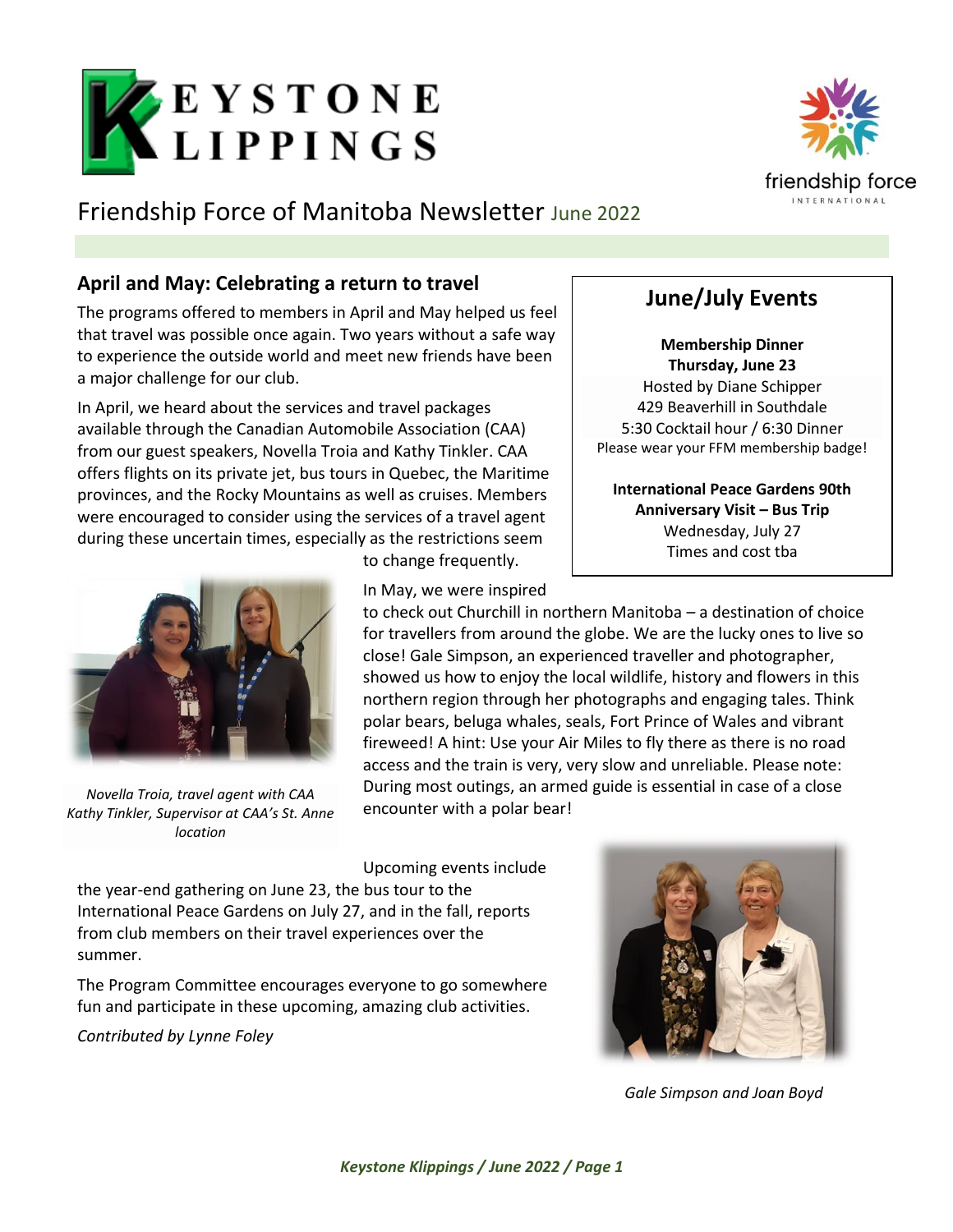## **World Friendship Day**

We celebrated World Friendship Day at the Norwood Hotel on May 27. There were 82 members and guests from four clubs: Brandon, Manitoba, Winnipeg and Los Angeles. The inbound ambassadors, who were hosted by the Winnipeg club, were on the first inbound journey to Canada since the pandemic began in 2020. Following a welcome by Manitoba Vice President Denise Lawson, Winnipeg President Jim Ryan introduced the inbound ambassadors and their home hosts. Members visited with friends and met the incoming ambassadors over a delicious meal followed by a Friendship Force cake which was served by executive members from the four clubs.



*John Einarson and Susan Monroe of FF Winnipeg*



The keynote speaker was John Einarson. His presentation on the musicians of Winnipeg during the last half of the twentieth century was very informative and brought back personal memories for everyone. John shared anecdotes about the Beatles and their half-hour visit to Winnipeg and about the late, great guitarist Lenny Breau. His profound knowledge of our city's music scene kept everyone spellbound. His book, *Heart of Gold – A History of Winnipeg Music*, which was on sale after his presentation, is a treasure trove of information!

*Contributed by Gail Keeley*

#### **Talk up FFM on social media!**

Join us on Twitter (@ffmanitoba), Instagram (ffmanitoba), and Facebook (@Canadasheartbeat) or go to our webpage [www.friendshipforcemanitoba.org](http://www.friendshipforcemanitoba.org/) and use our direct links from the three icons found at the top of the home page.

Help us promote our club by following, liking, retweeting, commenting, adding pictures, reposting, and sharing your experiences, travels, travel tips and ideas!

Check out our FFM webpage for information concerning Friendship Force Manitoba news and updates!

*Marilyn Ouimet, Website Manager*

#### **IN MEMORIAM**

John Prysiazna, a long-standing member of our club, passed away on March 6, 2022. John was very active in FFM as well as an FF club in Texas, to which he arranged an exchange with our club. He participated in many exchanges (Germany, Netherlands, Japan, etc.) both as an ambassador and a host. John was creative and liked to work in wood carving. We are thankful to him for the wonderful logo he carved for our club, which is displayed at many of our meetings.



*At our May meeting, Barbara Main and Shirley Twerdun provided a varied display of items from their travels to Ukraine. Thanks to Barbara and Shirley for their expression of solidarity with our FF friends in Ukraine.*

*Contributed by Shirley Twerdun*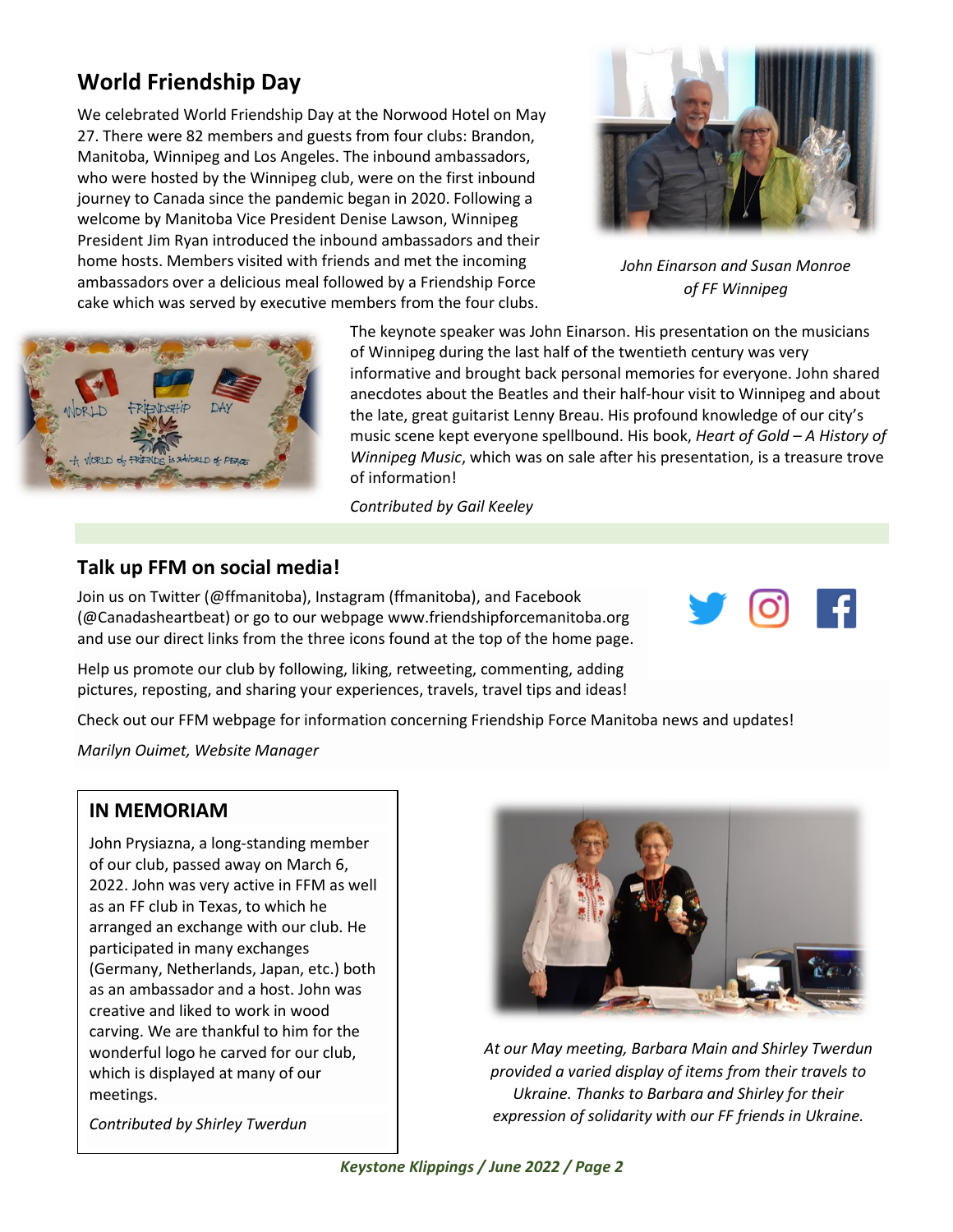# **Travel**

After a LOOOONG period of staying home during the pandemic, Friendship Force journeys are happening again! Our sister club FF Winnipeg just hosted a successful inbound journey with ambassadors from Los Angeles and a couple of other clubs. The weather may not have been particularly balmy for that journey, but sunny skies and warm temperatures have returned – and we are ready to host and travel too!

#### **Inbound journey news**

FF Lower Columbia is still planning to visit FF Manitoba September 20-27, 2022. Earlier on they anticipated about 16 ambassadors. They are now down to six confirmed so are opening up the journey to other clubs. Our proposed program includes both regular events and seasonal highlights. How exciting it will be to take the Prairie Dog Central to the fall supper in Grosse Isle and observe the waterfowl migration at Oak Hammock Marsh again! Thanks to Helen Whetter, cochair, and committee members Diane Schipper, Thelma Sures, Denise Lawson, Lynne Foley, Yingke Li and Kathy Hansell for their hard work. We have ample day host volunteers but please let any of the committee members know if you would be willing to home host or dinner host for that journey.

FF Manitoba's 2023 assigned inbound journeys are an amalgamation of previously postponed requests. Our club normally hosts two inbound journeys a year. However, we hosted no one in 2020 and 2021, and we will only host FF Lower Columbia in 2022. For 2023 we expect three clubs! Journey directors and committee members are needed to plan all of these incoming groups' experiences.

First on the calendar is FF Lamphun, Thailand. As far as we know they anticipate coming in April to coincide with their school holidays. It's great that Denise, Peggy and Jacky have been keeping in touch with their hosts from FF Manitoba's pre-pandemic visit there. Further details will be forthcoming as the journey gets closer.

Prior to Covid we had also been expecting FF Mid-Willamette. You may remember Jean Hyrich's animated presentation about the club and some interesting facts about the area. The Willamette Valley is a 150-mile-long valley in Oregon. Portland is the closest major airport for both the Lower Columbia and

Mid-Willamette clubs. The Columbia River serves as the border between Washington, where the Lower Columbia club is based, and Oregon, where the Mid-Willamette club is located. Their proposed time frame is June 2023.

The FF Koriyama club from Japan has opted to reschedule their August 2022 inbound journey to 2023. Specific dates for that journey are yet to be negotiated. What we have heard so far is that they are looking at the period from July 21 to August 24 so they may be here to enjoy Folklorama and/or some of our other summer festivals. Stay tuned for more details.

#### **Outbound journey news**

FF Manitoba's outbound journey to FF Ehime (Japan) has been postponed three times, but they still want to host us in 2023. Thanks to Denise Lawson for continuing to lead the planning for this long-awaited journey. Exact dates are to be determined but our goal is to be there in cherry blossom season. That's normally late March/early April.

FFI has been trying to deal with the backlog of journey requests so have only assigned us a single outbound journey/week at this time. However, we are hopeful we will be able to make arrangements with additional clubs in Japan to extend the trip. We want to make the 10+ hour flight time/16-hour time difference from Vancouver to Tokyo worth your while when you get there!

In the meantime, remember that the Virtual Experiences page has links to lots of interesting presentations from clubs around the world. Several of the recently posted ones focus on various aspects of life in Japan[. https://blog.friendshipforce.org/virtual](https://blog.friendshipforce.org/virtual-experiences/)[experiences/](https://blog.friendshipforce.org/virtual-experiences/) will take you there. And if you just can't wait to go somewhere, keep checking the upcoming actual journeys available at "FFI Journey Catalog" at my.friendshipforce.org for journeys with spaces available.

Have a great summer!

*Susan Finlay, Journey Coordinator*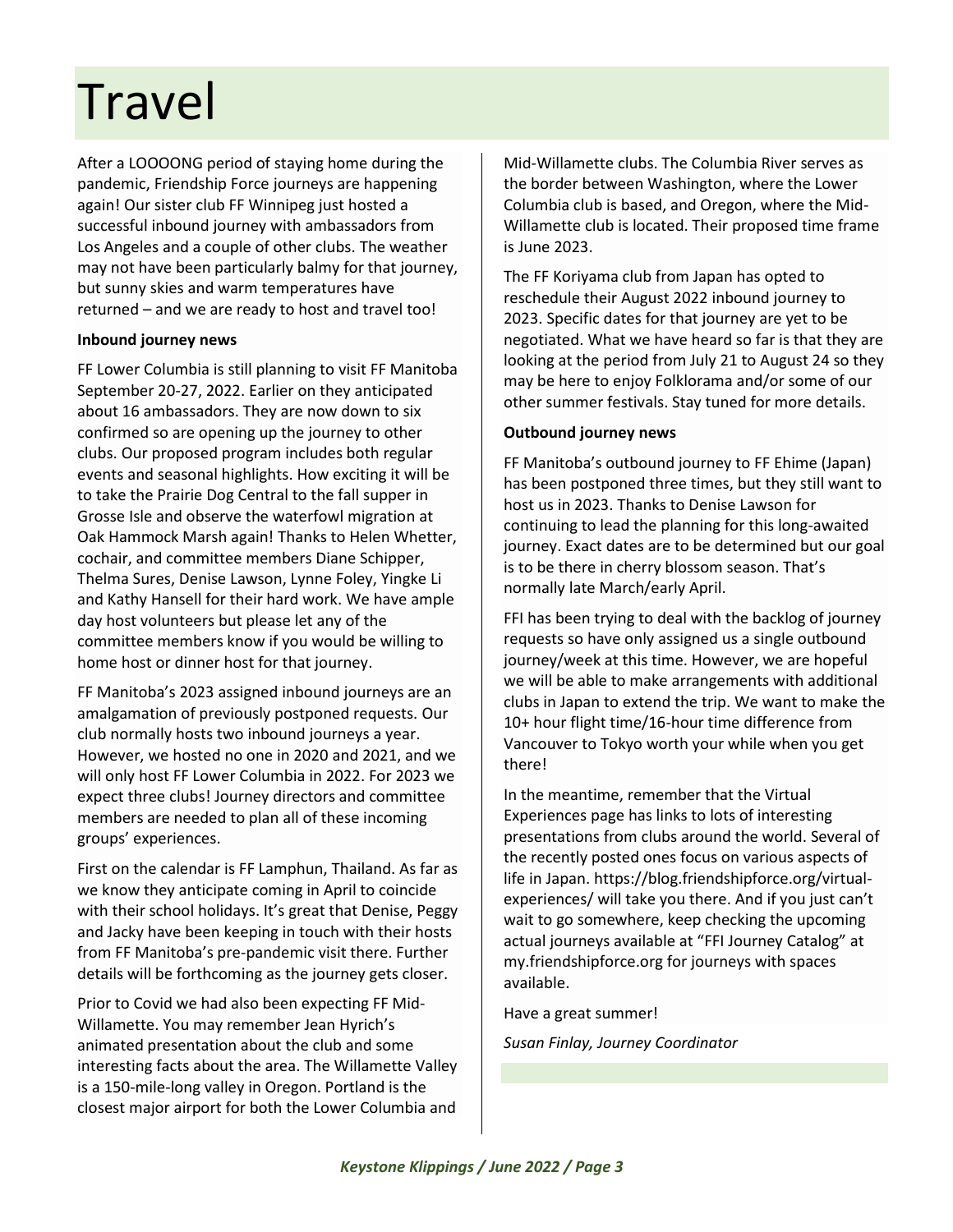# FFM: Brought to you by…

### **President's Message**

I hope everyone is enjoying the beautiful weather we are finally having. Time to get out into our gardens.

Although I was not able to attend, I have heard that the **World Friendship Day** dinner at the Norwood Hotel was a great success. What a wonderful experience for us to share this event with four clubs – Winnipeg, Brandon, Los Angeles and Manitoba. Thank you to everyone who was involved in the organization of this event.

We have activities to look forward to in the coming months:

- Our June 23 wind-up party
- Peace Gardens bus trip on July 27
- Inbound Journey from Lower Columbia, September 20-27
- 2023 outbound journey to Japan
- Opportunities to travel again check out the new Canadian website, friendshipforce.ca

I would like to thank my nominating committee of Helen Whetter, Shirley Twerdun, Esther McKenty and Paul van Leeuwen who are busy phoning members to put together our list of nominees for the 2023 FFM board. Please consider volunteering as it is a rewarding experience to help our club and get involved.

Take care and enjoy the summer!

*Peggy Smith*

#### **New Friendship Force Canada Website**

We are pleased to announce the new Friendship Force Canada website *friendshipforce.ca*, which replaces Canffex.

I want to extend a huge thank you to Bill Harkness for his years of dedication as our Canffex webmaster. He designed, developed and maintained the site with efficiency, dedication and friendliness in the true spirit of Friendship Force.

Our new webmaster, Jim Kubas of FF Winnipeg, has worked diligently to design and develop our new

website; working with him is such a pleasure. His background in information technology is a huge asset as well as his knowledge as a longtime member of Friendship Force. The website is designed to clearly identify it as Canadian; it is simple and attractive, functional and user friendly with easy navigation and it's mobile ready.

The Club Profiles section provides information on every club in Canada including contact information, website and Facebook links.

In the Undersubscribed section clubs can invite members from other Canadian clubs to join their journeys.

The Ideas Corner enables clubs to share ideas, initiatives, tools, etc. At the moment it contains information and ideas shared by club members in Eastern Canada who attended a workshop on recruitment/retention and another on planning and managing an inbound journey. Clubs are encouraged to contribute to this section by sharing their ideas and tools; I look forward to receiving your input at [fffieldrepcanadawest@gmail.com](mailto:fffieldrepcanadawest@gmail.com)

*Gail Keeley, Western Canada Field Rep*

#### *Board Members 2022*

**President:** Peggy Smith *phsmith448@gmail.com* **Vice President:** Denise Lawson *frdelaws@mts.net* **Secretary:** Lynda Walker *[lyndadawnwalker@gmail.com](mailto:lyndadawnwalker@gmail.com)* **Treasurer:** Thelma Sures *thelma@escape.ca*

#### *Committee Chairs and Members*

**Journey Coordinator:** Susan Finlay *sufinlay@shaw.ca*, 204-339- 7956

**Past President:** Gail Keeley *[gailke@hotmail.ca](mailto:gailke@hotmail.ca), 204-257-9837* **Program Committee:** Lynne Foley *[lynne\\_foley007@hotmail.com](mailto:lynne_foley007@hotmail.com)*, Dallas Bagby, Brenda Barbour, Joan Boyd, Marina Grinko, Kathy Hansell, Diane Schipper, Gail Shimonek **Communications Committee:** Gail Keeley, Doug Jackson, Helen Norrie, Marilyn Ouimet (website), Bev Phillips (newsletter), Shirley Twerdun, Lynda Walker **Newsletter Editor:** Bev Phillips 204-942-5453, *phillipb@mymts.net* **Website**: Marilyn Ouimet *[mouimet1@me.com](mailto:mouimet1@me.com)* **Historian:** Jacky Molyneux **Journey Director**: Denise Lawson, Koriyama (inbound)

*frdelaws@mts.net*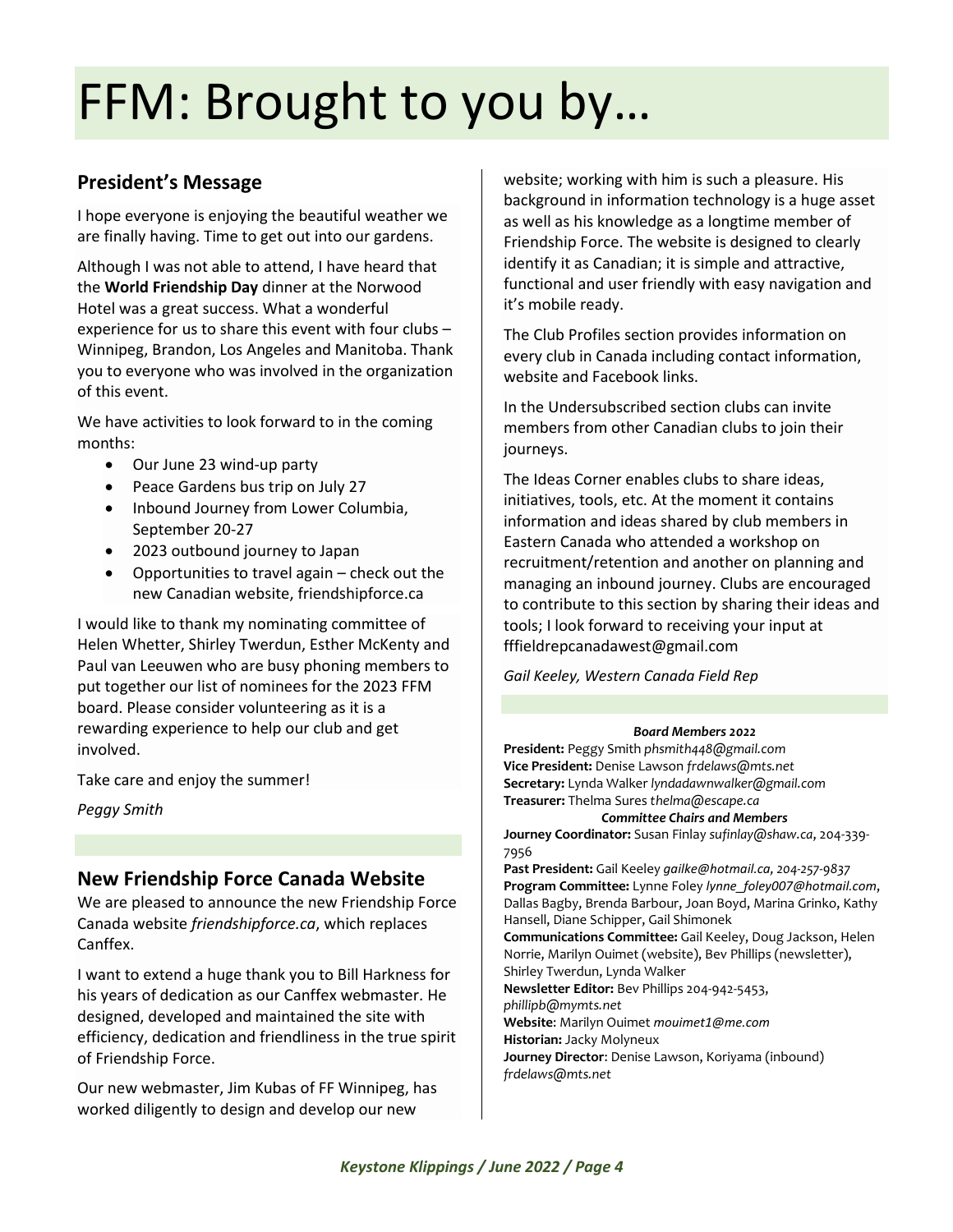# FFM Members on the Road



### **Kayaking with the Belugas**

At 6 a.m. on Wednesday, August 19, I picked up my girlfriend Lilian and off we drove to Thompson. From there we took the 15-hour train ride to Churchill. Our bucket list included "Kayaking with the Belugas" – a tour that had been prebooked for Friday the 21st. But with the weather less than ideal, our Churchill River kayaking jaunt was postponed until the 22nd, then the 23rd. The tide and currents had settled down enough by 5 p.m. on the 23rd for kayaking conditions for the least experienced of kayakers (of which I was one).

Well, folks, know that kayaking the Churchill River is like kayaking the Lake of the Woods: any breeze affects the waves and currents. The roughness of the water is the first challenge for the novice kayaker. The second is the fact that a beluga might decide to bond with your kayak. Unnerving, but not my concern. The waves and the impressive view of the river emptying into Hudson Bay was my real concern. I truly did not



want to become Sea North Tours' first swimmer of the season. I connected with my higher power at this point. We pushed off and panic – high waves, strong currents and the sheer expanse of the river – immediately set in. Off I went, straight toward the sea wall. A guide in a Zodiac came to my rescue and instructed me on the fine art of paddling. This time I seemed to get the hang of it.

I'm feeling the tippy craft but tell myself not to do anything stupid nor in a hurry. But then, a snorting and bubbling noise behind me is followed by a gentle nudge on the rear of my kayak. Yes, indeed, a ten-foot beluga I named Ralph has decided to bond with my kayak for the entire two-hour experience! Out of 12 kayakers, my kayak was the only one enticing enough to attract a Ralph. Go figure.

My kayak and Ralph became true friends, with Ralph bumping and nudging the kayak and me concentrating on keeping the craft upright. Twice he managed to actually lift the kayak a few



*Gail's companion, Ralph the beluga*

inches off the water. A guide in a Zodiac came by and asked if he should chase Ralph away. I responded that his only job was to fish me out of the river should I capsize. I was teased by the other kayakers about my developing relationship, and Ralph never did stray until the water became too shallow as I paddled back to shore. All this while we were surrounded by belugas, frolicking and showcasing themselves, simply enjoying our company. The guides commented that they had "never seen the whales that active." The belugas had welcomed us to their home.

I consider myself so fortunate to have had this truly remarkable experience and, of course, to have in some unique way gotten to know Ralph a little bit. I'm sure he's begun his migration north by now and, in my mind, I hear him regaling his buddies with tales of this strange human he attempted to meet on the vast Churchill River.

*Gail Shimonek*